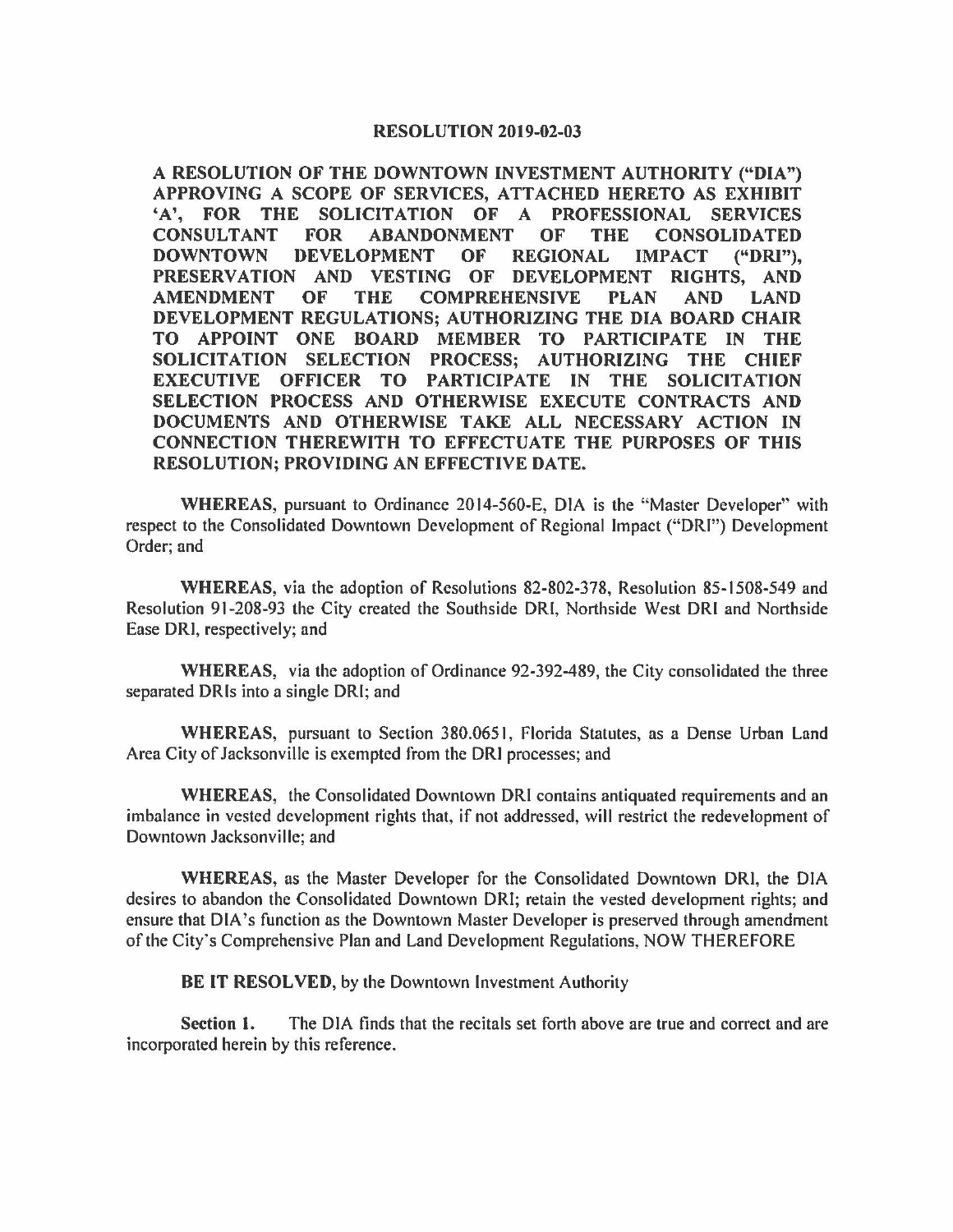RESOLUTION 2019-02-03 PAGE<sub>2</sub>OF<sub>2</sub>

**Section 2.** The DIA approves the general Scope of Services and Evaluation Matrix to be incorporated into a solicitation for a professional services consultant in substantially the form attached hereto as Exhibit "A."

**Section 3.** The DIA authorizes its Chief Executive Officer to make modifications to the Scope of Services as may be necessary to effectuate the purpose of this Resolution.

**Section 4.** The DIA authorizes its Chair to appoint one board member to participate in the solicitation selection process; and the DIA Staff to act on the Board's behalf during the solicitation selection process.

**Section 5.** The DIA authorizes its CEO to participate in the selection process and otherwise execute contracts and documents and otherwise take all necessary action in connection therewith to effectuate the purposes of this Resolution.

**Section 6.** The Effective Date of this Resolution is the date upon execution of this Resolution by the Chair of the DIA Board.

WITNESS: **DOWNTOWN INVESTMENT AUTHORITY** 

Jaun Lloch

,,...

--- :J */:;o /~ICj* 

Craig Gibbs, Vice Chairman

Date

VOTE: In Favor: <u>*Q*</u> Opposed: <u>*Q* Abstained: *Q*</u>